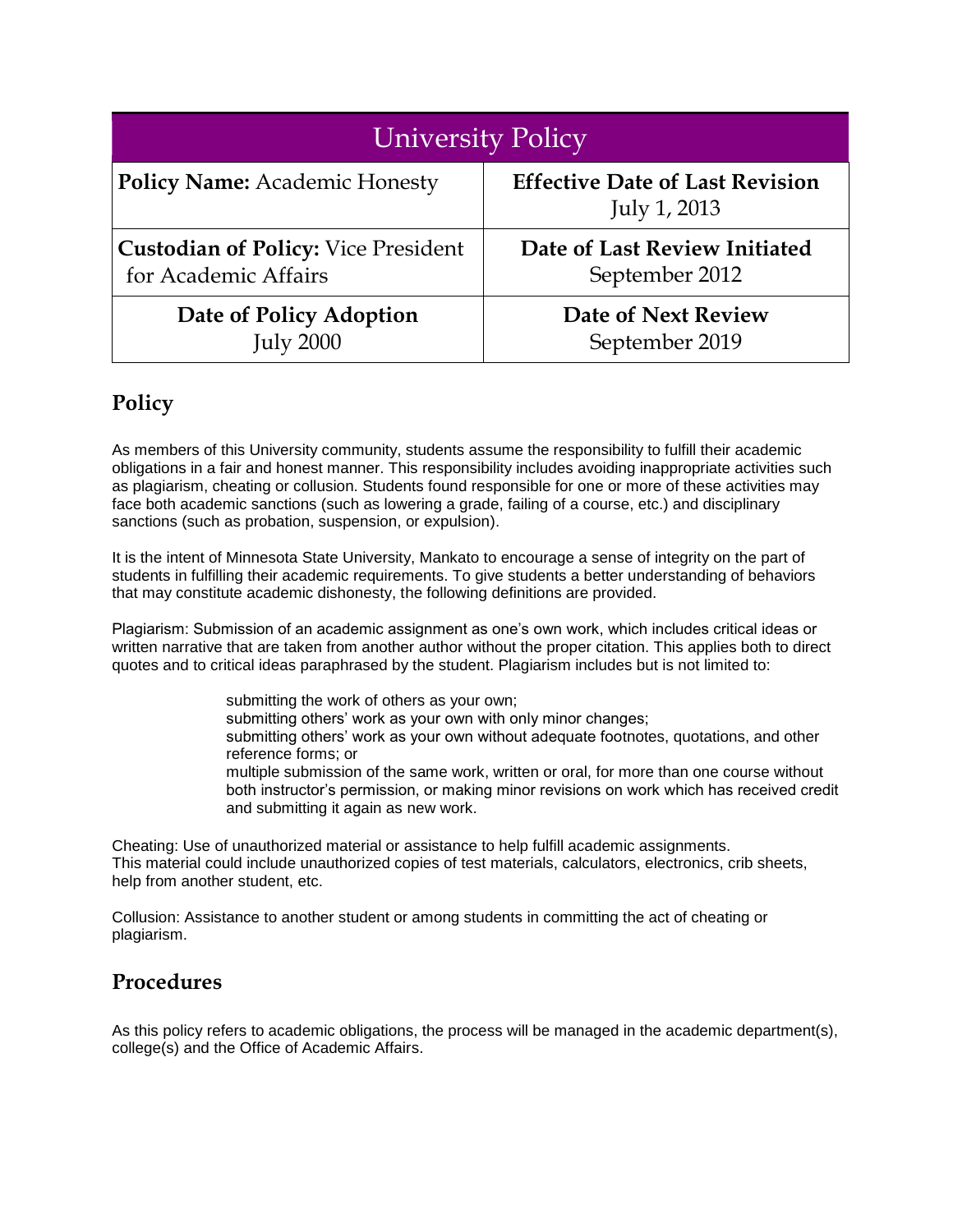Step 1: When a faculty member suspects that an incident in violation of academic honesty has taken place, the faculty member shall;

Alert the student to the alleged violation of the academic honesty policy

Present to the student evidence in support of the allegation

Offer to meet with the student to discuss the alleged violation of the academic honesty policy Maintain copies of all the evidence and a record of the meeting with the student.

After alerting the student to the alleged violation, and meeting with the student (if the student wishes to meet), the faculty member will make the following determination.

No corrective action--alleged incident did not meet the criteria of a violation of academic honesty. No corrective action--in the opinion of the faculty member the incident is best dealt with by additional education about the academic honesty policy.

Assign a grade of F to the assignment and/or record zero (0) points for the assignment Drop the student from the course with a grade of F for the course

Drop the student from the course with a grade of F for the course and move to have the student dismissed from the program

In instances where departments have already established policies and practices for addressing academic honesty violations, the faculty member will follow those existing policies and practices.

Step 2: Student appeal process:

- Following the decision by the faculty member to implement the corrective action, the student may appeal the decision of the faculty member to the department chair. As part of this appeal, the department chair will:
	- $\circ$  Meet with the student and the faculty member to review the allegation, the evidence and discuss with both parties the allegation and the corrective action. Following this meeting, the department chair will:
		- Support the faculty member's corrective action or
		- Suggest an alternative corrective action
	- o This meeting must take place within 10 days of the faculty member's decision. In instances where the 10 day limit would fall outside of duty days for faculty, the time limit will be expanded (for example, over the winter break or over summer)
- Appeal the decision of the Chair to the Dean of the College (or designee). In incidents involving students who have yet to declare a major, the appeal will be made to the Assistant Vice President for Undergraduate Studies. In this appeal the Dean/designee will:
	- $\circ$  Meet with the student, faculty member and chair to review the allegation, the evidence and discuss with both parties the allegation and the corrective action. Following this meeting, the Dean/designee will:
		- Support the proposed corrective action or
		- Suggest an alternative corrective action
	- $\circ$  This meeting must take place within 10 days of the department chair's decision. In instances where the 10 day limit would fall outside of duty days for faculty, the time limit will be expanded (for example, over the winter break or over summer)
- Appeal the decision of the Dean/designee to Vice President for Academic Affairs (or designee). In this appeal, the Vice President for Academic Affairs/designee will
	- $\circ$  Meet with the student, faculty member, chair and Dean to review the allegation, the evidence and discuss with both parties the allegation and the corrective action. Following this meeting, the Dean/designee will:
		- Support the proposed corrective action or
		- Suggest an alternative corrective action
	- o This meeting must take place within 10 days of the Dean/designee's decision. In instances where the 10 day limit would fall outside of duty days for faculty, the time limit will be expanded (for example, over the winter break or over summer)
	- $\circ$  The decision of the Vice President for Academic Affairs/designee will be final.